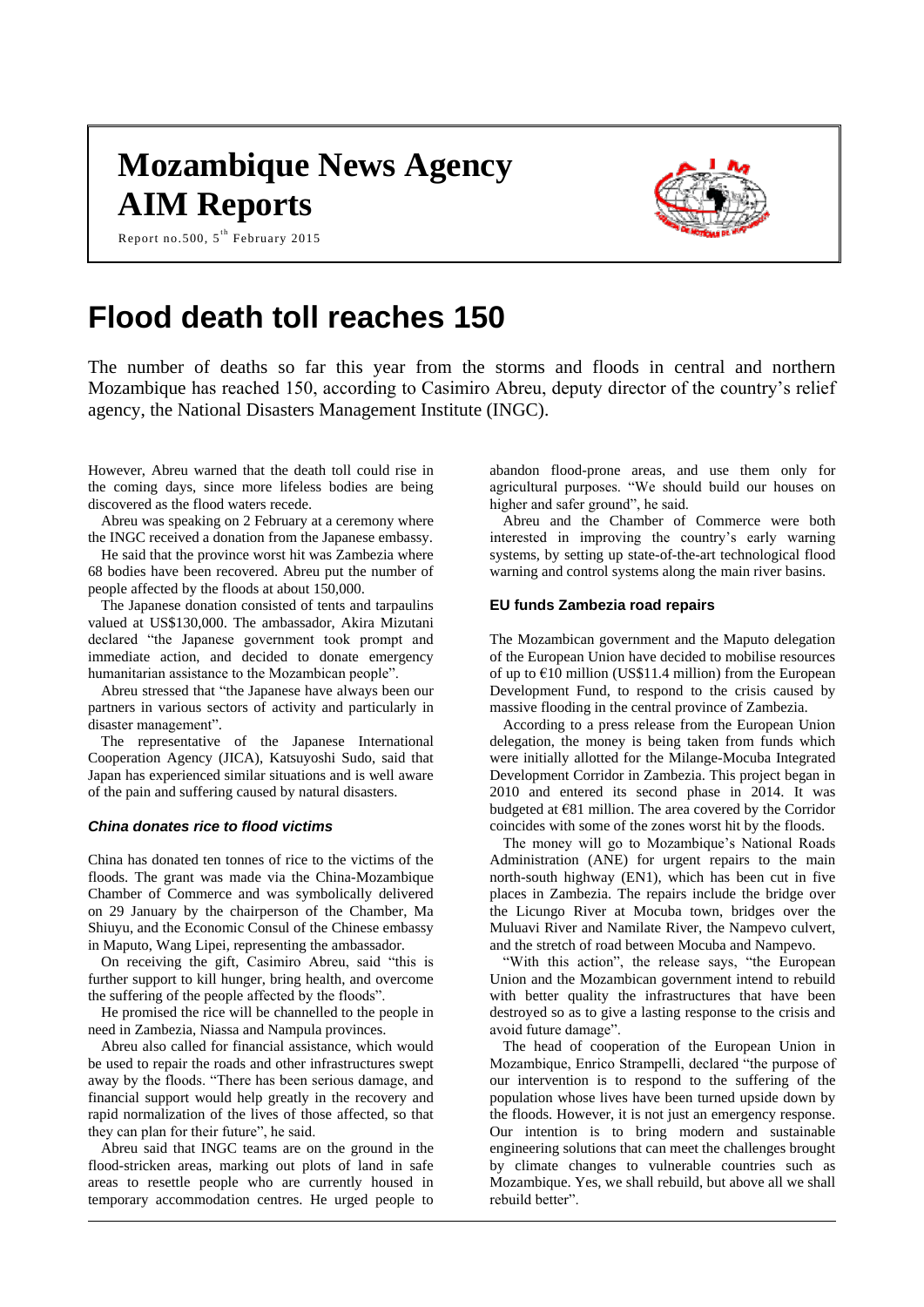## **Rain frustrates efforts to restore power to north**

Continued rain in the central province of Zambezia has thwarted the hopes of the publicly owned electricity company, EDM, that power could be restored to the north of the country by 3 February.

Catastrophic flooding on 12 January knocked down ten pylons on the transmission line carrying electricity from the Cahora Bassa dam on the Zambezi to northern Mozambique. Since then no power from the national grid has reached Nampula, Cabo Delgado and Niassa provinces, and the northern districts of Zambezia.

Only those with generators have been able to use electricity. Crucial public services, such as Nampula Central Hospital, have kept running due to generators, but at an enormous cost in diesel consumption.

EDM is installing an alternative power line relying largely on wooden pylons, which have been dropped into place by a South African cargo helicopter. The main task remaining is to string the cables across the Licungo River at Mocuba town.

Since 13 January, two hundred people have been working on installing the alternative transmission line.

#### **Triton Minerals finds more graphite**

The Australian mining company Triton Minerals on 4 December announced that it has found more graphite in its Ancuabe project in the northern province of Cabo Delgado.

In particular, it noted that it has found jumbo flakes of graphite (the market price increases with flake size).

The company has sent a 100 kilo sample from Ancuabe to specialists in Johannesburg for analysis and to determine optimum graphite recovery methods.

According to the company's Managing Director, Brad Boyle, "these latest results are another positive step forward for Triton in our goal of producing a large quantity of high grade graphite concentrates, in a wide range of flake sizes".

However, Boyle stressed that "our focus for 2015 remains on the continued rapid development of the Nicanda Hill resource".

Nicanda Hill is said to be the world's largest known deposit of graphite and vanadium. It is located about 150 kilometres to the west of Ancuabe, and the company is reviewing various development options to incorporate the two projects.

Boyle commented, "should Triton be able to integrate the Ancuabe and Nicanda Hill projects, this would place the Company in a unique position with respect to the size of its resources (hence life of mine), with low production costs, and the ability to provide the full range of graphite flake sizes".

Graphite is a form of carbon that is highly valued due to its properties as a conductor of electricity. It is used in batteries and fuel cells and is the basis for the "miracle material" graphene, which is the strongest material ever measured, with vast potential for use in the electronics industries.

Vanadium is mainly used as an additive to strengthen steel. However, it is now being used in a new generation of rechargeable batteries.

## **Health Ministry yet to determine cause of poisoning**

The Health Ministry is collecting further samples from the town of Chitima, capital of Cahora Bassa district, in the western province of Tete, to determine what caused the mass poisoning in January, in which 75 people died and more than 100 others were hospitalised, Health Minister Nazira Abdula told reporters in Maputo on 4 February.

The victims were poisoned when they drank a homebrewed alcoholic drink, known as "pombe", for which the main ingredients are sorghum, maize bran and sugar. It is believed that a toxic substance was added, but laboratories in Mozambican have been unable to identify it.

Samples of what was left of the drink, plus urine, faeces, stomach contents and tissues from victims have been analysed, testing them against 200 known toxic substances. But the results have all come up negative, as have the results of samples sent for analysis in Portugal.

Ministry of Health staff plus foreign toxicology experts are continuing to collect other samples in Chitima in effort to identify the poisoning agent.

"We're continuing to work and we're not stopped", declared Abdula. "We are still looking for the cause of the tragedy to avoid anything similar happening in the future'

The teams are also looking at the plants that grow in the Chitima area and further south on the border with Zimbabwe. Abdula said that since the people known delicately as "practitioners of traditional medicine" use plants, it is important to study what kind of plants are believed to have medicinal qualities in Chitima.

#### **No evidence of ceasefire violations**

A report from the military team observing the agreement on the cessation of hostilities between the Mozambican government and Renamo has concluded that there is no evidence to support the Renamo accusation that the government is violating the agreement.

Renamo has claimed that actions by the armed forces (FADM) in setting up new positions in the southern province of Inhambane, and the central provinces of Sofala, Manica and Tete constituted violations of the agreement – although there is no clause in the agreement forbidding the FADM from setting up new positions.

The observer team, known by the acronym EMOHCM, consists of 23 foreign military experts, and 70 Mozambicans, 35 appointed by the government and 35 appointed by Renamo. It undertook patrols in the provinces mentioned by Renamo, and could find no evidence supporting the Renamo accusations.

Each EMOCHM patrol contains at least one foreign observer, one government observer and one Renamo observer.

EMOHCM's main task is to monitor the integration of members of the Renamo militia into the FADM and the police. However, this will only be possible when Renamo hands over the list of men it wishes to see recruited into the defence and security forces.

*This is a condensed version of the AIM daily news service – for details contact* [pfauvet@live.com](mailto:pfauvet@live.com)

*\_\_\_\_\_\_\_\_\_\_\_\_\_\_\_\_\_\_\_\_\_\_\_\_\_\_\_\_\_\_\_\_\_\_\_\_\_\_\_\_\_\_\_\_*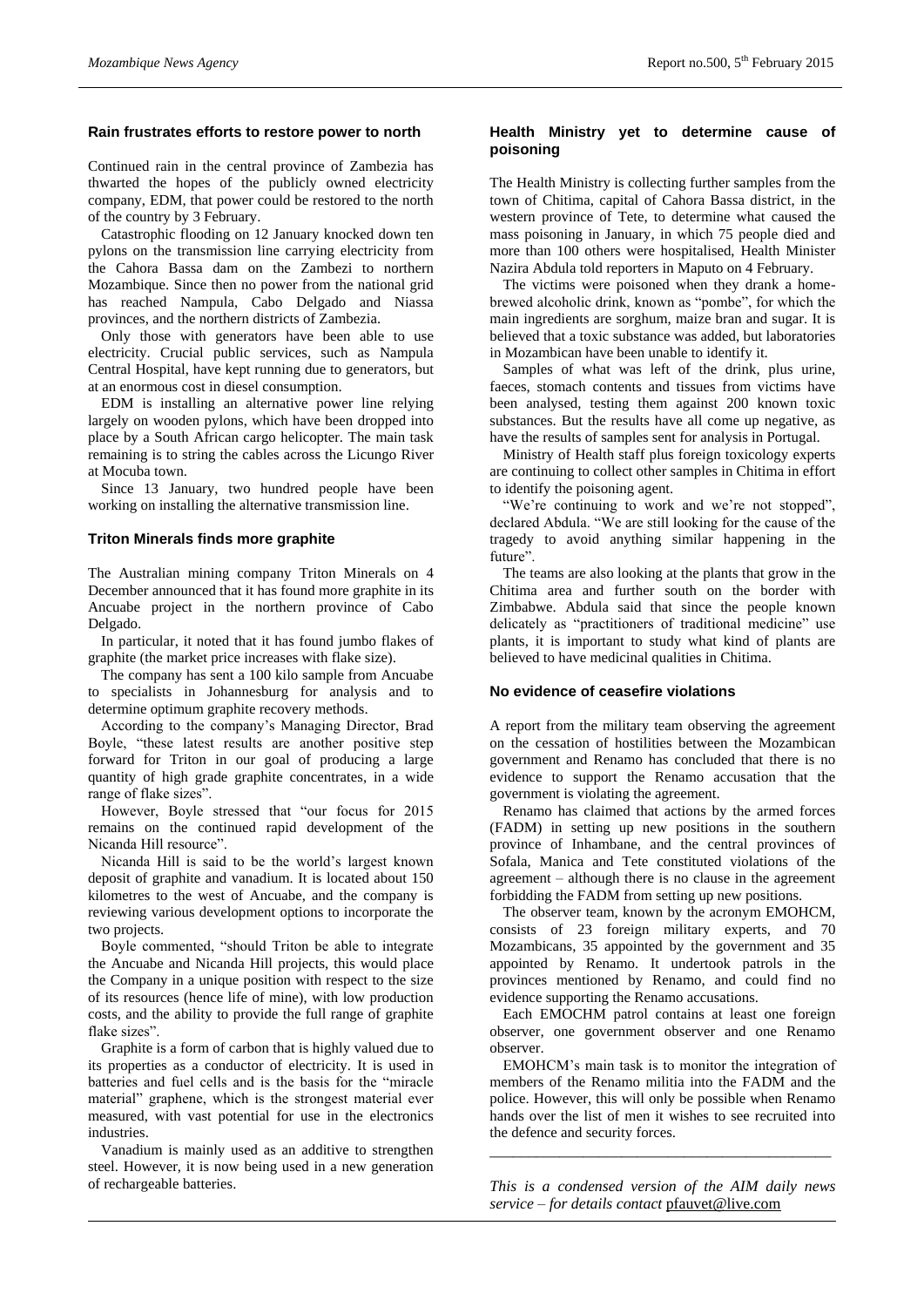## **President Nyusi willing to speak with Dhlakama**

President Filipe Nyusi declared in Maputo on 3 February that he is willing to speak with Renamo leader Afonso Dhlakama following the latter's threats to set up a separatist "Republic of Central and Northern Mozambique".

President Nyusi was speaking to reporters after laying a wreath at the Monument to the Mozambican Heroes, in honour of Heroes' Day, which commemorates the assassination on 3 February 1969 of Eduardo Mondlane, the founder and first president of the Mozambique Liberation Front (FRELIMO).

Dhlakama has made a string of inflammatory speeches promising to carve out "within days" a separate republic in six northern and central provinces, of which he would be president. However, President Nyusi said that the only weapon the government would use against these belligerent declarations is dialogue.

"I am ready, right now I am prepared", he said, "because the people must be certain that we are going to live in peace. I have given a sign of my willingness to talk – right now, if possible. Only by talking are we going to reach an understanding".

President Nyusi declared that he would respect the Constitution, since he had sworn to defend the Constitution when he took the oath of office in January.

As he had first stressed in his inauguration speech, he insisted that his governance would be one of inclusion, by which he meant giving opportunities to all Mozambicans to participate in the creation and distribution of wealth.

President Nyusi called on all to value the legacy of Eduardo Mondlane and all the other heroes who sacrificed their lives for an independent and sovereign Mozambique.

President Nyusi's predecessor, Armando Guebuza, did not mince his words when reporters asked him what he thought of Dhlakama's promises of a "Republic of the Centre and North" – he described them as "disastrous".

"When the entire people is speaking about construction, when the people are trying to solve the problems of those who are suffering because of natural disasters, he (Dhlakama) is persisting with a destructive discourse", said Guebuza. "He doesn't want to make a contribution for our country to live in peace".

Guebuza stressed that Mozambique is "one and indivisible", with no place for speeches that encourage violence and instability.

The chairperson of the Mozambican parliament, the Assembly of the Republic, Veronica Macamo, told reporters that despite the Renamo boycott ordered by Dhlakama, the Assembly was functioning,

The deputies elected from Frelimo and from the Mozambique Democratic Movement (MDM), had taken their seats and so there was no problem of meeting the quorum of half the elected deputies plus one (126).

"The Assembly has the majority necessary to function", said Macamo. "We must just urge our colleagues from Renamo to take their seats. They made promises to the Mozambican people and they can only keep those promises if they are inside the Assembly".

Members of Frelimo and of the MDM attended the ceremony and paid tribute to Mondlane and other fallen heroes, but, as usual with commemorative dates, Renamo boycotted the event.

## **President Nyusi makes new appointments**

President Filipe Nyusi on 29 January appointed the former Deputy Interior Minister, Jose Mandra, as Vice-Chancellor of the Academy of Police Sciences (ACIPOL).

Mandra was the number two in the Interior Ministry throughout the ten years in which Armando Guebuza was President. He now replaces Jose Samuel Nhatave at the helm of ACIPOL.

Nyusi also appointed Salimo Vala, Antonio da Costa Gaspar and Catarina Dimande as advisors in the President's Office.

Vala is an agricultural economist who has held the posts of National Director of Rural Development, and Permanent Secretary in the Ministry of Planning and Development. Gaspar is a well-known academic, who lectures at the Higher Institute of International Relations (ISRI).

Catarina Dimande is a former television presenter who was responsible for relations with the media in Nyusi's presidential campaign last year. She was elected to the Central Committee of the ruling Frelimo Party at its Tenth Congress in 2012.

These appointments follow the earlier appointment of former Justice Minister Benvinda Levi as his adviser on legal matters. Levi replaces Neuza de Matos, who served for 15 years, under both Armando Guebuza and his predecessor, Joaquim Chissano.

President Nyusi also appointed Fernanda Teixeira as director of the office of the First Lady, Isaura Nyusi. Teixeira is a former general secretary of the Mozambique Red Cross. From 1994 to 1999 she was a member of the first multi-party Mozambican parliament, elected on the lists of the ruling Frelimo Party.

## **Constitutional Council validates by-election results**

The Constitutional Council, Mozambique's highest body in matters of constitutional and electoral law, on 2 February validated and proclaimed the results from the mayoral by-election in the northern municipality of Cuamba, held on 17 December.

The Council confirmed the victory of Frelimo's Zacarias Filipe and proclaimed him mayor.

The results as contained in the Council ruling on the Cuamba by-election are as follows:

| Total electorate     | 44,055 |                            |
|----------------------|--------|----------------------------|
| Turnout              | 10.767 | $(24.44$ per cent)         |
| Abstentions          | 33.288 | $(75.56 \text{ per cent})$ |
| Valid votes          | 10,463 | $(97.18$ per cent)         |
| Invalid votes        | 137    | $(1.27$ per cent)          |
| <b>Blank</b> ballots | 167    | $(1.55$ per cent)          |

Candidates (percentages of valid votes)

| Zacarias Filipe (Frelimo)                               | 6.158 | $(58.86$ per cent) |
|---------------------------------------------------------|-------|--------------------|
| Tito Crimildo (MDM)                                     | 2.660 | $(25.42$ per cent) |
| Leovilgildo Buanancasso (Renamo) 1,645 (15.72 per cent) |       |                    |

There were no appeals against the result, and no claims of fraud.